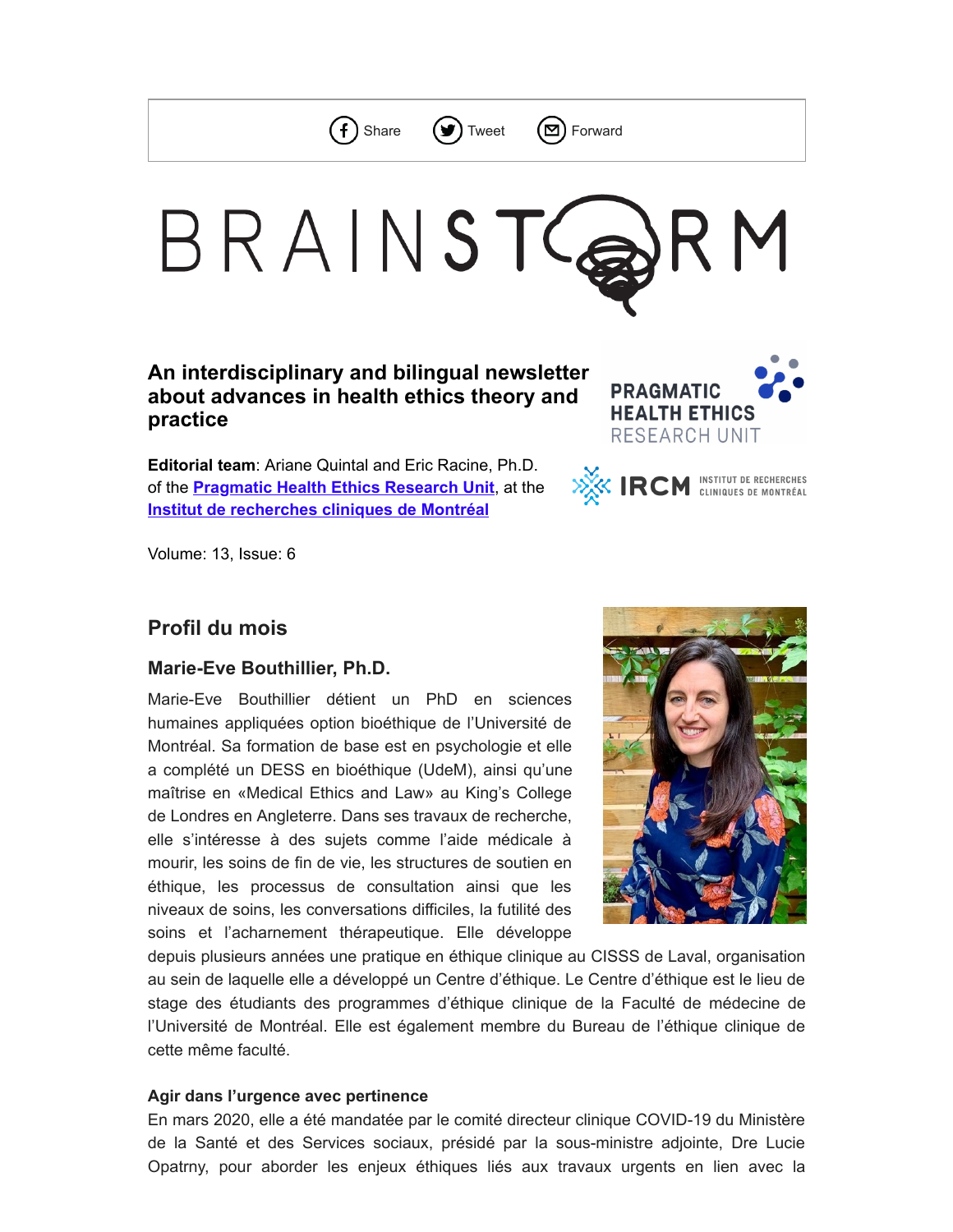pandémie. En plus d'avoir dirigé plusieurs travaux, tels que le protocole de triage pour l'accès aux soins intensifs, elle a soutenu le développement d'un système de priorisation de l'accès à la chirurgie quand il y a une réduction importante de la capacité opératoire en raison du délestage.

Plus que jamais, pour être pertinents, elle estime que les éthiciens sur le terrain doivent travailler main dans la main avec les cliniciens, les patients et les décideurs, afin de coconstruire avec eux des décisions éthiques qui sont à propos, justes et équitables. Il faut à tout prix abandonner les modèles déconnectés de la pratique adoptant une position « audessus de » et non « avec ». En temps de pandémie, une posture de « surplomb », qui ne fait que verbaliser des principes abstraits, fait malheureusement perdre de la crédibilité aux éthiciens et les éloignent des enjeux concrets des pratiques cliniques et organisationnelles. Elle reconnait l'importance du regard critique qui permet d'améliorer les réponses, de les raffiner et de les humaniser davantage. Dans ce contexte, l'interdisciplinarité et le partenariat de soins deviennent des conditions essentielles pour réussir le test de la pertinence.

#### **Publications sélectionnées**

Cousineau, J., Payot A. & **Bouthillier, M-E**. (2019). Éthique clinique et situations complexes: un guide pratique. Éditions Ste-Justine. Sous presse, publication prévue à l'automne 2020.

**Bouthillier, M. E.**, & Opatrny, L. (2019). A qualitative study of physicians' conscientious objections to medical aid in dying. Palliative Medicine, 33(9), 1212-1220.

Seller, L., **Bouthillier, M. E.**, & Fraser, V. (2019). Situating requests for medical aid in dying within the broader context of end-of-life care: ethical considerations. Journal of Medical Ethics, 45(2), 106-111.

Farmer, Y., **Bouthillier, M.-E.** et Roigt, D. (2013) La prise de décisions en éthique clinique : perspective micro, méso et macro. Québec: Presses de l'Université du Québec. 235 p.

#### **Sites internet**

[Profil de Dre Marie-Eve Bouthillier - Bureau de l'éthique clinique de l'Université de](https://ethiqueclinique.umontreal.ca/recherche/reseau-chercheurs/marie-eve-bouthillier/) **Montréal** 

[Programme d'éthique clinique de l'Université de Montréal](https://www.ethiqueclinique.ca/)

[Centre d'éthique du CISSS de Laval](http://www.lavalensante.com/cisss-de-laval/centre-dethique/)

# **Health ethics and the COVID-19 pandemic Recent and relevant literature**

A list of the most recent and relevant health ethics scholarly publications relating to the COVID-19 response is available on **[our website](https://www.pragmatichealthethics.ca/health-ethics-and-the-covid-19-pandemic/)**.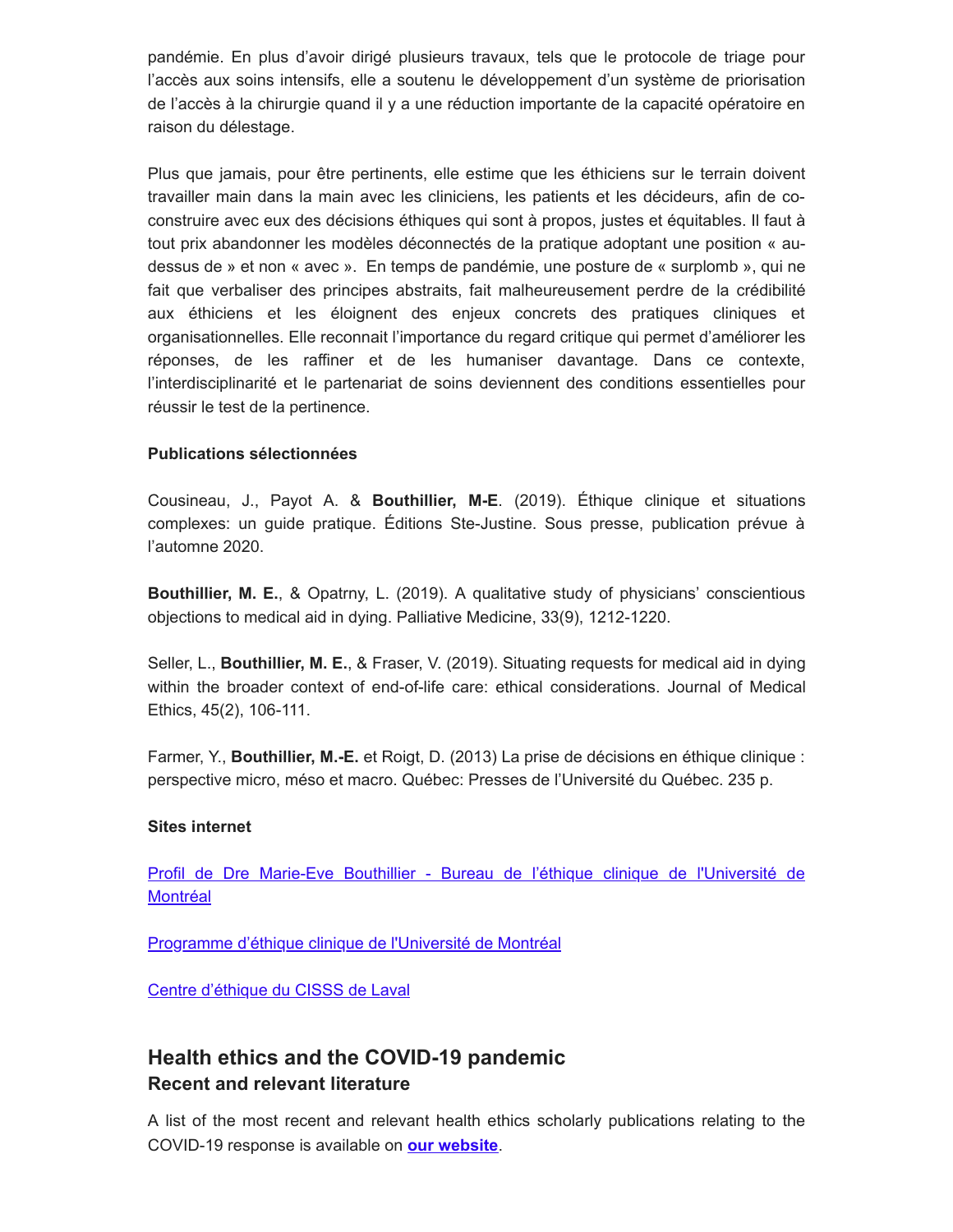

# **Events and announcements**

#### **[Call for submissions: Neuroethics Essay Contest \(2020\)](https://www.neuroethicssociety.org/essay-call)**

#### **International Neuroethics Society (INS) and the**

#### **International Youth Neuroscience Association (IYNA)**

Now in its seventh year, the Neuroethics Essay Contest aims to promote interest in neuroethics among students and trainees around the world. Participating authors can submit essays in one of three categories: (1) academic; (2) general audience; and (3) IYNA-INS High School neuroethics essay competition. One winner from each category will be selected in August and recognized at the 2020 INS Annual Meeting in Washington, DC — the premier gathering of professionals dedicated to neuroethics. All winners will receive a free 1-year INS student membership and a \$250 prize. Winners who attend the annual meeting will also have their meeting registration fee waived and will receive a Michael Patterson Travel Stipend to help with expenses.

**Deadline**: July 10, 2020

#### **[Call for submissions: Special issue on V. R. Potter's bioethics, 50 years later](https://cjb-rcb.ca/index.php/cjb-rcb/announcement/view/5)**

#### **Canadian Journal of Bioethics**

In the context of a special issue to be published in 2021 to mark the 50th anniversary of the publication of Potter's book *Bioethics: Bridge to the Future, the Canadian Journal of Bioethics* is launching a call for papers that discuss the potential of Potter's vision for contemporary bioethics. Contributions could answer, amongst others, one of these questions:

- What are the tools, concepts and principles that Potter's vision can offer to inspire contemporary bioethics?
- How can we operationalize Potter's bioethics in the teaching, research and practice of bioethics?
- How can we apply Potter's bioethics to the current COVID-19 pandemic?
- Is Potter's bioethics confined to environmental ethics?
- How can we explain the marginal influence of Potter's bioethics?

Contributions are welcome in different formats: articles; reviews; "response to" commentaries; case studies; art, culture and creative works. Your contribution may be in English or French. It must an original contribution (i.e., not previously published elsewhere), and it may be the product of either a conceptual or empirical study.

#### **Deadline for submissions**: August 30, 2020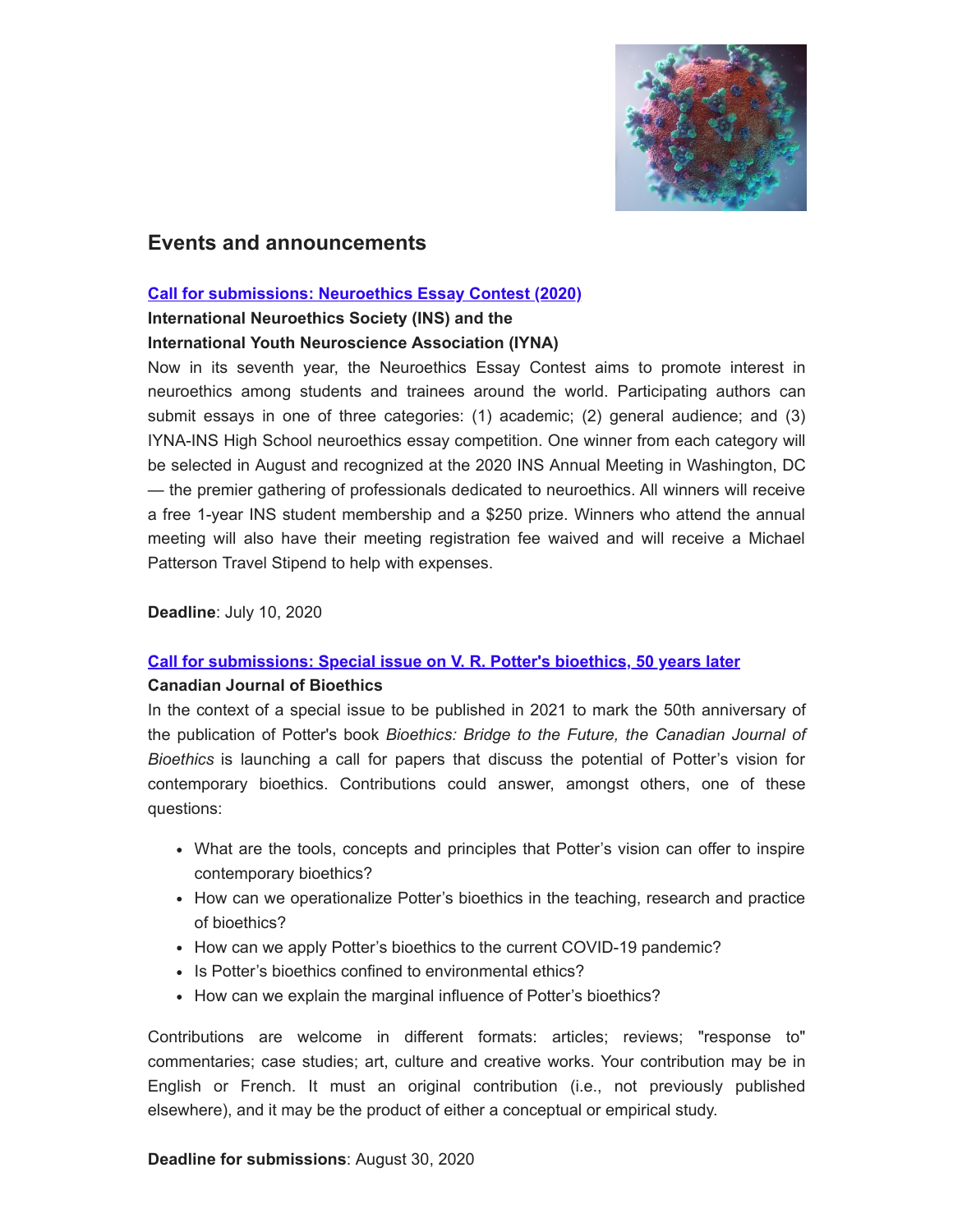#### **[Call for registration: 15th World Congress of Bioethics \(Virtual Format\)](https://iab2020.org/registration/)**

#### **June 19-21, 2020**

The 15th World Congress of Bioethics, organized by the International Association of Bioethics, will cover the theme of *Autonomy and Solidarity: Bridging the Tensions*. Reflection on the nature of autonomy and solidarity is critical in bioethics and has also recently become of increasing political importance around the world. Recognizing these developments, the conference planning group has a two-fold aim for this Congress. First, as all previous Congresses, the conference will showcase the best in bioethics research from both established and new scholars. Second, the conference will facilitate networking and the unique exchange of ideas that emerge when people from different disciplines, cultures, mindsets, and methodological approaches engage with one another. To register for the conference, **[click here](https://iab2020.org/registration/)**.

**Deadline for registration**: June 16, 2020.

#### **[Call for registration: The ELSI Virtual Forum 2020](https://www.mhe.cuimc.columbia.edu/elsi-virtual-forum)**

#### **June 15-16, 2020**

The Department of Medical Humanities and Ethics of Columbia University will be hosting the ELSI Virtual Forum on June 15 and 16, 2020. This forum includes a total of eight sessions over two days. Each session will include a half-hour audience Q&A with the speakers. Here is the program:

- Integrating ELSI and genomics: Past, present and future
- Polygenic risk scores & behavioral traits: Interrogating the science & ethics
- CRISPR and human identity: Governing germline gene editing
- Ethical frameworks for research collaboration with indigenous communities
- Studying America's eugenics era through an ELSI lens: Data, context, and relevance
- New models for ethical AI in precision medicine: Empirical and normative ELSI inquiry
- Engaging participants as partners: ELSI considerations in large-scale precision medicine research
- To catch a killer: Law enforcement uses of DNA databases

The Forum is free, but registration is required. **[Please click here to register](https://www.mhe.cuimc.columbia.edu/elsi-virtual-forum/registration)**.

**Deadline for registration**: June 10, 2020

## **[Call for proposals: Science, technology, and literature during plagues and](https://www.4sonline.org/site/profession/configurations_special_issue_science_technology_and_literature_during_plagues_and_pandemics) pandemics**

#### **Configurations special issue**

In The Parasite, Michel Serres argues that "the parasite intervenes, enters the system as an element of fluctuation. It excites it or incites it; it puts into motion, or it paralyzes." Throughout the world, COVID-19 continues to interrupt and alter daily life while it simultaneously compels governments to rely on technology and science to combat its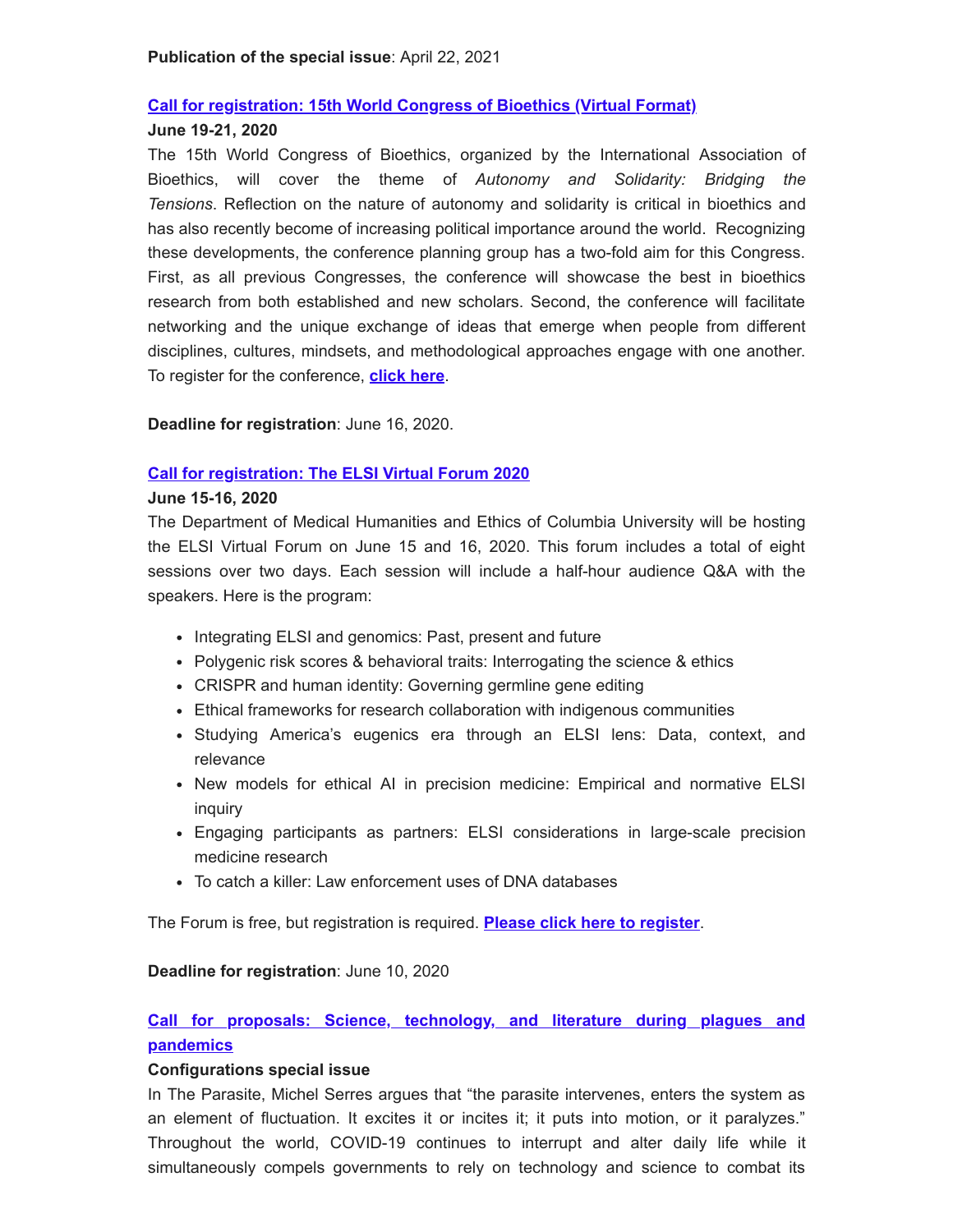spread. **[Configurations](https://www.press.jhu.edu/journals/configurations)** is seeking articles that examine intersections of science, technology, and literature with myriad contemporary and historical contexts relevant to COVID-19. Here are examples of suggested topics:

- Industry and disease
- Disease narratives in social media, mass media, and science
- Response and control during times of outbreak
- Human connection, screen technologies, and social distancing
- Misinformation and science skepticism
- Experimentalism, cures, and vaccines

**Deadline for abstract submission**: July 31, 2020. Abstracts should be 100-200 words and submitted to configurations@smu.edu. Notifications will be emailed by August 31, 2020.

**Deadline for article submission**: January 15, 2021. Articles should not exceed 5,000 words.

#### **[Call for applications: Assistant professor \(non-tenure track\) and clinical ethicist](http://www.bioethics.net/jobs/assistant-professor-clinical-ethicist-3/)**

**Department of Preventive Medicine and Community Health,** 

#### **Institute for the Medical Humanities**

#### **The University of Texas Medical Branch at Galveston**

The successful candidate will join an interdisciplinary faculty group with training in ethics, the humanities, and the social sciences. The successful applicant will play an active role in the Institutional Ethics Program by providing clinical ethics consultations, rounding and acting as a consultant on ethical issues, contributing to programmatic development of consultation service, and participating as an active member of institutional committees. They will also provide ethics education for faculty and staff. In addition, the individual will participate in teaching and mentoring graduate and medical students, and engage in and publish original research, including results from collaborative activities. Applicants must have a doctoral degree (PhD) in philosophy, ethics, medical humanities, theology or bioethics; and/or a medical degree (MD) with graduate-level training at the master or fellowship level; or relevant terminal degree. Preferred qualifications include significant clinical experience as an ethics consultant in a health care organization, preferably in an academic health center, and a record of both scholarly publication and graduate-level teaching. Interested applicants should submit a letter of interest with a description of experience, research and teaching interests, and career goals, along with their CV to beclauss@utmb.edu. Review of applications will begin immediately.

#### **[Call for applications: Postdoctoral Fellow in ELSI / behavioral science](http://www.bioethics.net/jobs/postdoctoral-fellow-in-elsibehavioral-science/)**

#### **Geisinger Health System, PA, United States**

Professors Michelle Meyer and Christopher Chabris are seeking an outstanding researcher for a position as a Postdoctoral Research Fellow at Geisinger Health System. The position is fully funded by a three-year grant to Professor Meyer to investigate the ethical, legal, and social implications (ELSI) of social/behavioral genetics as well as certain kinds of clinical genetic information (i.e., polygenic scores). The postdoc will primarily carry out collaborative behavioral science research aimed at investigating these and related questions and will be encouraged to propose studies within the broad scope of the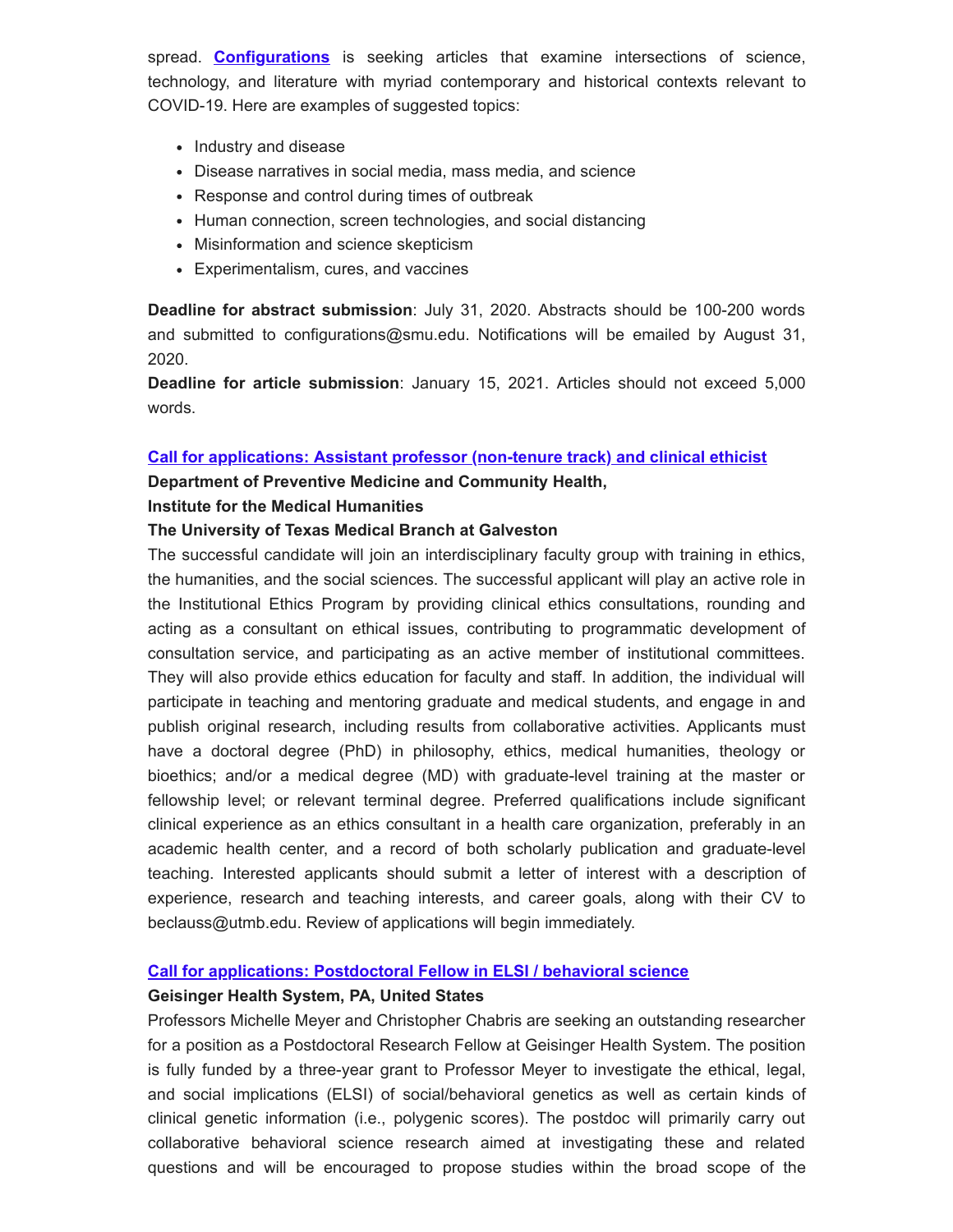grant. The postdoc will assist in planning and carrying out web-based surveys, field studies, and archival research, and in analyzing general patterns of responses as well as individual differences. They will be expected to employ a combination of approaches, from the identification and analysis of existing real-world data sets, to the design and analysis of field or lab intervention studies. There will also be opportunities to collaborate on relevant bioethics, law, and policy articles. This is a one-year position with the expectation of renewal for one or more additional years conditional on performance. Please send a brief cover letter, C.V., and two representative publications or manuscripts in a single email to meyerchabrispostdoc@gmail.com. Please include names, titles, and contact information for two references. Questions about the position may also be sent to the same address. Review of applications will begin immediately and will continue until the position is filled.

# **Literature**

# **Interdisciplinary foundations of health ethics**

**[Implications for telehealth in a postpandemic future: Regulatory and privacy issues.](https://pubmed.ncbi.nlm.nih.gov/32421170/)** Shachar C, Engel J, Elwyn G. *JAMA*. 2020 May 18. [Epub ahead of print]

**[Experiences with legally mandated treatment in patients with schizophrenia: A](https://pubmed.ncbi.nlm.nih.gov/32406364) systematic review of qualitative studies**.

Plahouras JE, Mehta S, Buchman DZ, Foussias G, Daskalakis ZJ, Blumberger DM. *Eur Psychiatry*. 2020 May 14;63(1):e39.

**[Should extremely premature babies get ventilators during the COVID-19 crisis?](https://pubmed.ncbi.nlm.nih.gov/32400291)** Haward MF, Janvier A, Moore GP, Laventhal N, Fry JT, Lantos J. *Am J Bioeth*. 2020 May 13:1-7. [Epub ahead of print]

## **[Artificial intelligence and health technology assessment: Anticipating a new level of](https://pubmed.ncbi.nlm.nih.gov/32406850) complexity.**

Alami H, Lehoux P, Auclair Y, de Guise M, Gagnon MP, Shaw J, Roy D, Fleet R, Ag Ahmed MA, Fortin JP.

*J Med Internet Res*. 2020 May 13. [Epub ahead of print]

**[Allocating scarce resources and triaging patients during the COVID-19 pandemic.](https://pubmed.ncbi.nlm.nih.gov/32407772)** Kirkpatrick JN, Hull SC, Fedson S, Mullen B, Goodlin SJ. *J Am Coll Cardiol*. 2020 May 8. [Epub ahead of print]

## **Methodologies and practices in health ethics**

**[IRB policies for obtaining informed consent from non-English-speaking people.](https://pubmed.ncbi.nlm.nih.gov/32421949/)** McMillan G. *Ethics Hum Res*. 2020 May;42(3):21-29.

**[Hilariously bad news: Medical improv as a novel approach to teach communication](https://pubmed.ncbi.nlm.nih.gov/32389759/) skills for bad news disclosure.**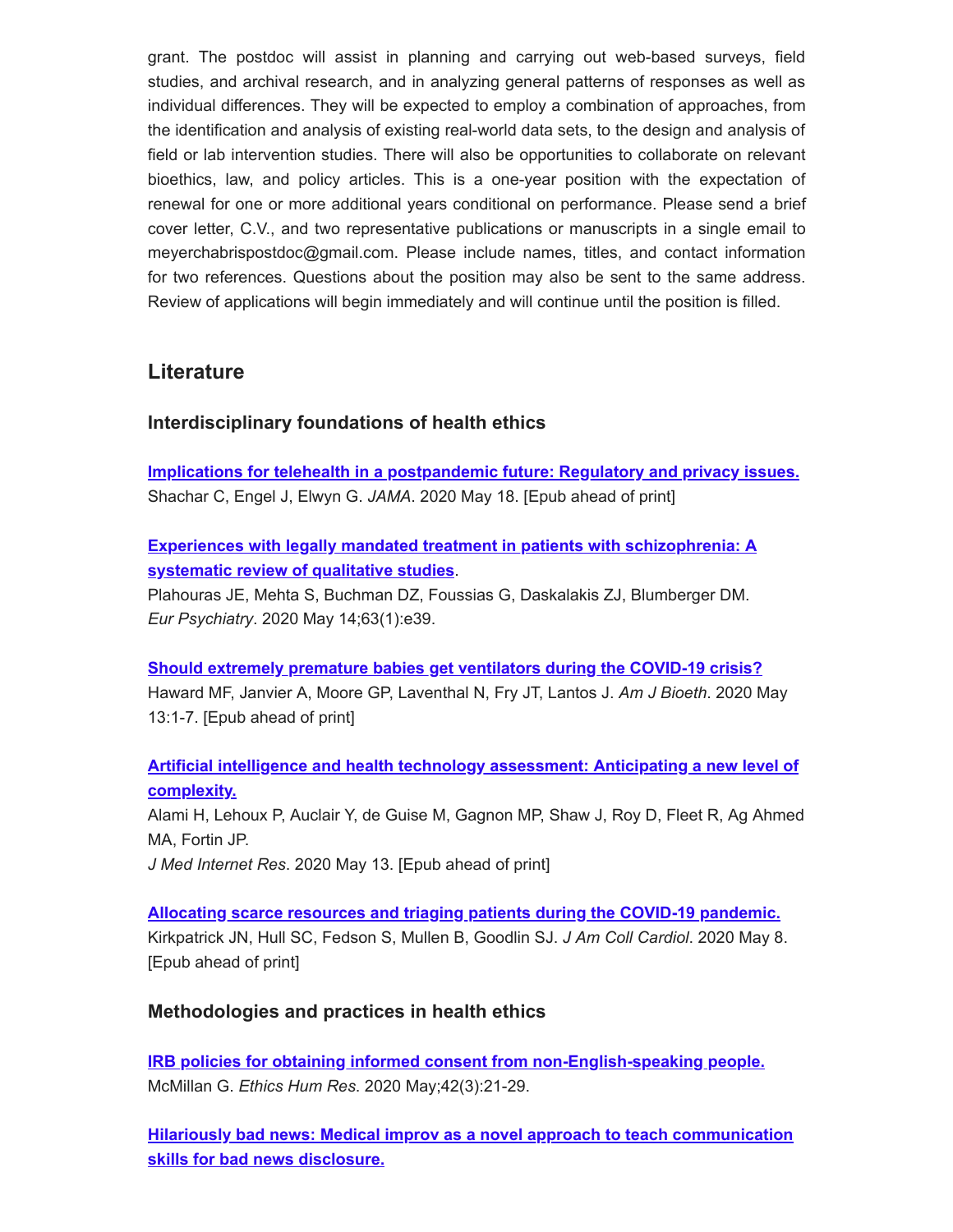Kukora S, Batell B, Umoren R, Gray MM, Ravi N, Thompson C, Zikmund-Fisher BJ. *Acad Pediatr*. 2020 May 7. [Epub ahead of print]

**[Ethical recommendations for a difficult decision-making in intensive care units due](https://pubmed.ncbi.nlm.nih.gov/32402532) to the exceptional situation of crisis by the COVID-19 pandemia: A rapid review & consensus of experts.**

Rubio O, Estella A, Cabre L, Saralegui-Reta I, Martin MC, Zapata L, Esquerda M, Ferrer R, Castellanos A, Trenado J, Amblas J. *Med Intensiva*. 2020 Apr 15. [Epub ahead of print]

**[Adult ICU triage during the coronavirus disease 2019 pandemic: Who will live and](https://pubmed.ncbi.nlm.nih.gov/32392017) who will die? Recommendations to improve survival.**

Sprung CL, Joynt GM, Christian MD, Truog RD, Rello J, Nates JL. *Crit Care Med*. 2020 May 6. [Epub ahead of print]

**[Chapitre 2. L'art biotechnologique : une anticipation d'un au-delà de l'humain ?](https://pubmed.ncbi.nlm.nih.gov/32378395/)** Voison C. *J Int Bioethique Ethique Sci*. 2020 Jan 8;Vol. 30(4):51-68.

### **News and social media**

**[The pandemic is exposing the limits of science](https://www.bloomberg.com/opinion/articles/2020-05-25/coronavirus-the-pandemic-is-exposing-the-limits-of-scientists)** Giugliano F. Bloomberg Opinion. May 25, 2020.

**[Ten reasons why immunity passports are a bad idea](https://www.nature.com/articles/d41586-020-01451-0?fbclid=IwAR1IgUryvWnv_V8Q1xqN_mr00aZukqP7Lyk0NTOxpek2hoUBzTi5uVQ8I2c)** Kofler N, Baylis F. *Nature*. May 21, 2020.

**[Women's research plummets during lockdown - but articles from men increase](https://www.theguardian.com/education/2020/may/12/womens-research-plummets-during-lockdown-but-articles-from-men-increase?CMP=share_btn_fb&fbclid=IwAR31h3wEmuCeEBRQwdqs_Hhg52ToOLKlRRK6syn42zAB54XkaHXN9MFWOVU)** Fazackerley A. *The Guardian.* May 12, 2020.

**[Coronavirus contact tracing poses serious threats to our privacy.](https://theconversation.com/coronavirus-contact-tracing-poses-serious-threats-to-our-privacy-137073)** Mauro A. *The Conversation*. May 10, 2020.

**[Coronavirus : en Afrique, la défiance contre les vaccins nourrie par le souvenir des](https://www.lemonde.fr/afrique/article/2020/05/08/covid-19-en-afrique-la-defiance-contre-les-vaccins-nourrie-par-le-souvenir-des-scandales-medicaux_6039055_3212.html) scandales médicaux** *Le Monde avec l'Agence France Presse*. May 8, 2020.

**[Happiness and the COVID pandemic: The science of happiness can inform our](https://www.psychologytoday.com/ca/blog/the-economics-happiness/202005/happiness-and-the-covid-pandemic) lockdown policies.** Barrington-Leigh C. *Psychology Today*. May 4, 2020.

# **Other resources**

For more resources on pragmatic health ethics theory and practice, visit our website at **[http://www.pragmatichealthethics.ca](http://www.pragmatichealthethics.ca/)**.